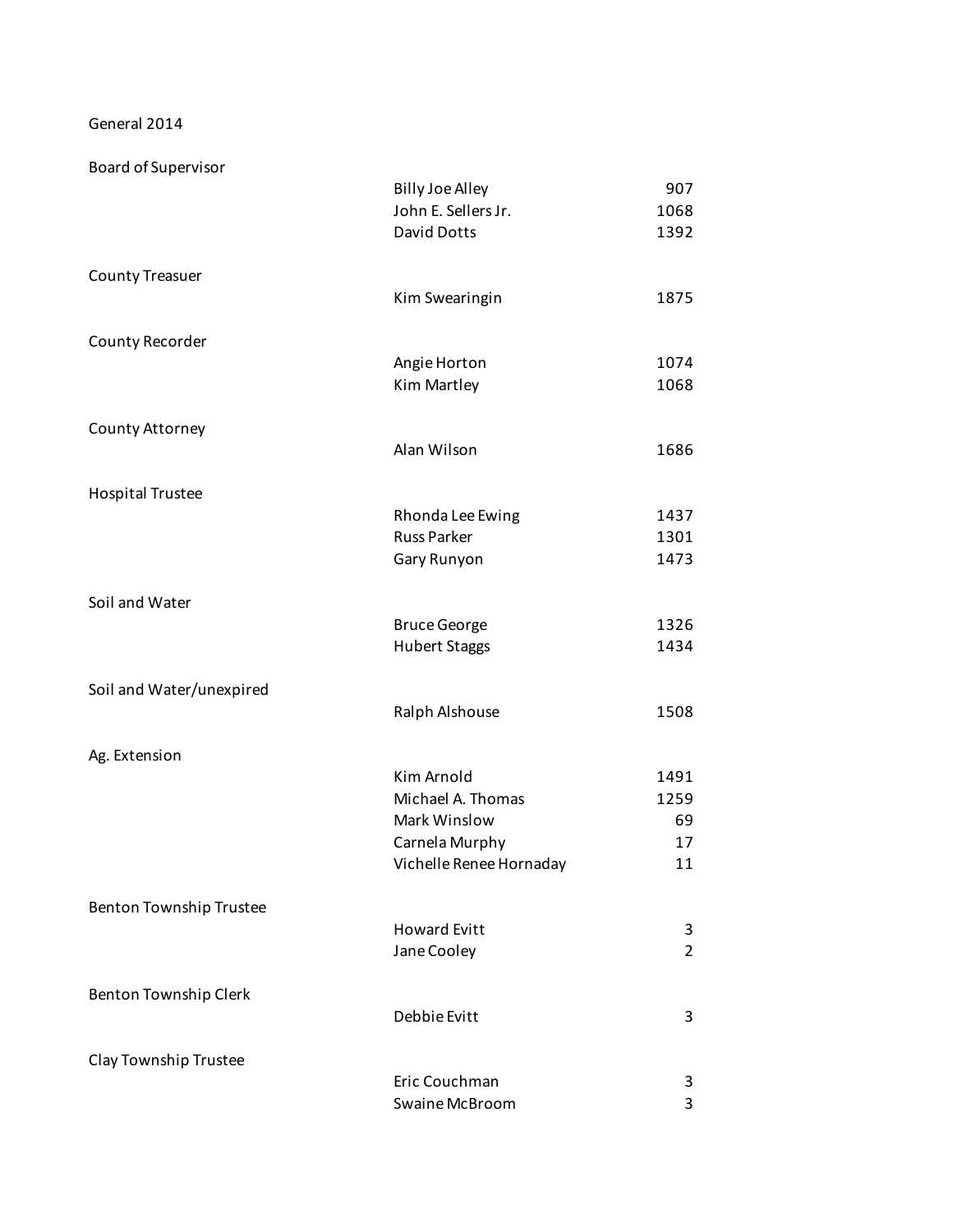| Clay Township Clerk                 | Dale Rickert                             | 6                            |
|-------------------------------------|------------------------------------------|------------------------------|
| Clinton Township Trustee            | <b>Burton Prunty</b><br>Ralph Richardson | 4<br>4                       |
| Clinton Township Clerk              | Jennie Clow                              | 30                           |
| Corydon Township Trustee            | Dennis Campbell<br>John Harman           | 64<br>59                     |
| Corydon Township Clerk              | <b>Brenda Dodson</b>                     | 69                           |
| <b>Grand River Township Trustee</b> | Doyle Ellis<br>Mile Ellis                | $\mathbf{1}$<br>$\mathbf{1}$ |
| <b>Grand River Township Clerk</b>   | Max Snyder                               | $\mathbf{1}$                 |
| Howard Township Trustee             | Dennis Allen<br>Delbert Liggett          | 27<br>26                     |
| Howard Township Clker               | Amanda O'Brien                           | 24                           |
| Jackson Township Trustee            | Jim Enright<br>Philip Partridge          | 65<br>$\overline{2}$         |
| Jackson Township Clerk              | Doug Mounce                              | 59                           |
| Jefferson Township Trustee          | <b>Richard Casey</b><br>Kelly Keifer     | 4<br>3                       |
| Jefferson Township Clerk            | Norma Bettis                             | 16                           |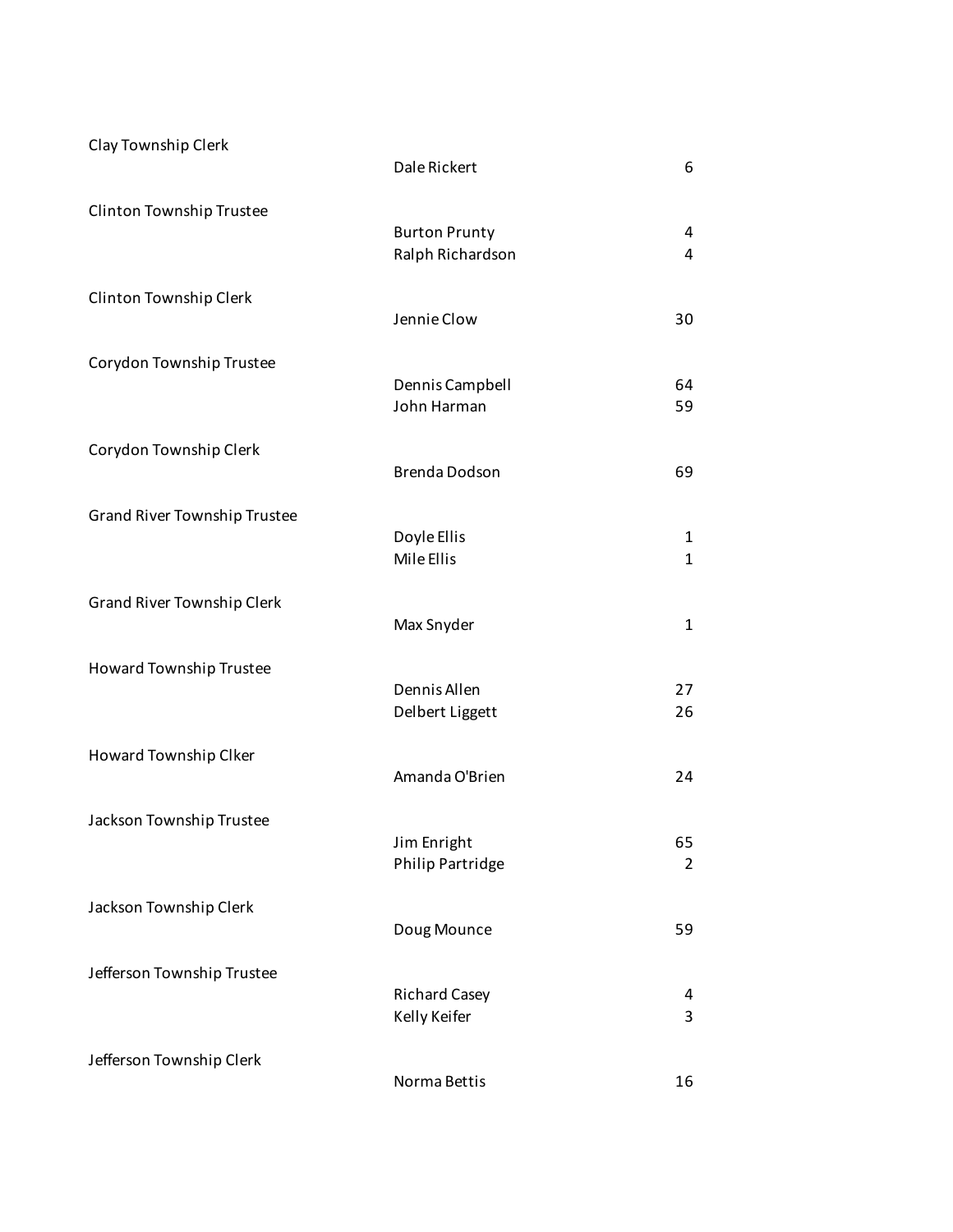| Monroe Township Clerk       | Don J. Hancox                        | 15                  |
|-----------------------------|--------------------------------------|---------------------|
|                             | Hubert A. Staggs                     | 11                  |
| Monroe Township Clerk       | Helen M. Snider                      | 16                  |
| Richman Township Trustee    |                                      |                     |
|                             | Rodney Hitt<br><b>Brent Watkins</b>  | 43<br>3             |
| Richman Township Clerk      | Jerry Arnold                         | 48                  |
| South Fork Township Trustee |                                      |                     |
|                             | Dwight Fortune<br>Wesley Green       | 56<br>51            |
| South Fork Township Clerk   |                                      |                     |
|                             | Dale Clark                           | 62                  |
| Union Township Trustee      | <b>Brent Werts</b>                   | 6                   |
| Union Township Clerk        |                                      |                     |
|                             | Jim Fetters                          | 5                   |
| Walnut Township Trustee     |                                      |                     |
|                             | Milton Albertson<br>Ray Cook         | 32<br>20            |
|                             | Don DeVore                           | 41                  |
| Walnut Township Clerk       |                                      |                     |
|                             | Scattering                           |                     |
| Warren Township Trustee     |                                      |                     |
|                             | Christopher Moore<br>David Wampler   | 32<br>35            |
| Warren Township Clerk       |                                      |                     |
|                             | Jan Wampler                          | 40                  |
| Washington Township Trustee |                                      |                     |
|                             | <b>Francis Snook</b><br>Wayne Thomas | 8<br>$\overline{7}$ |
|                             |                                      |                     |